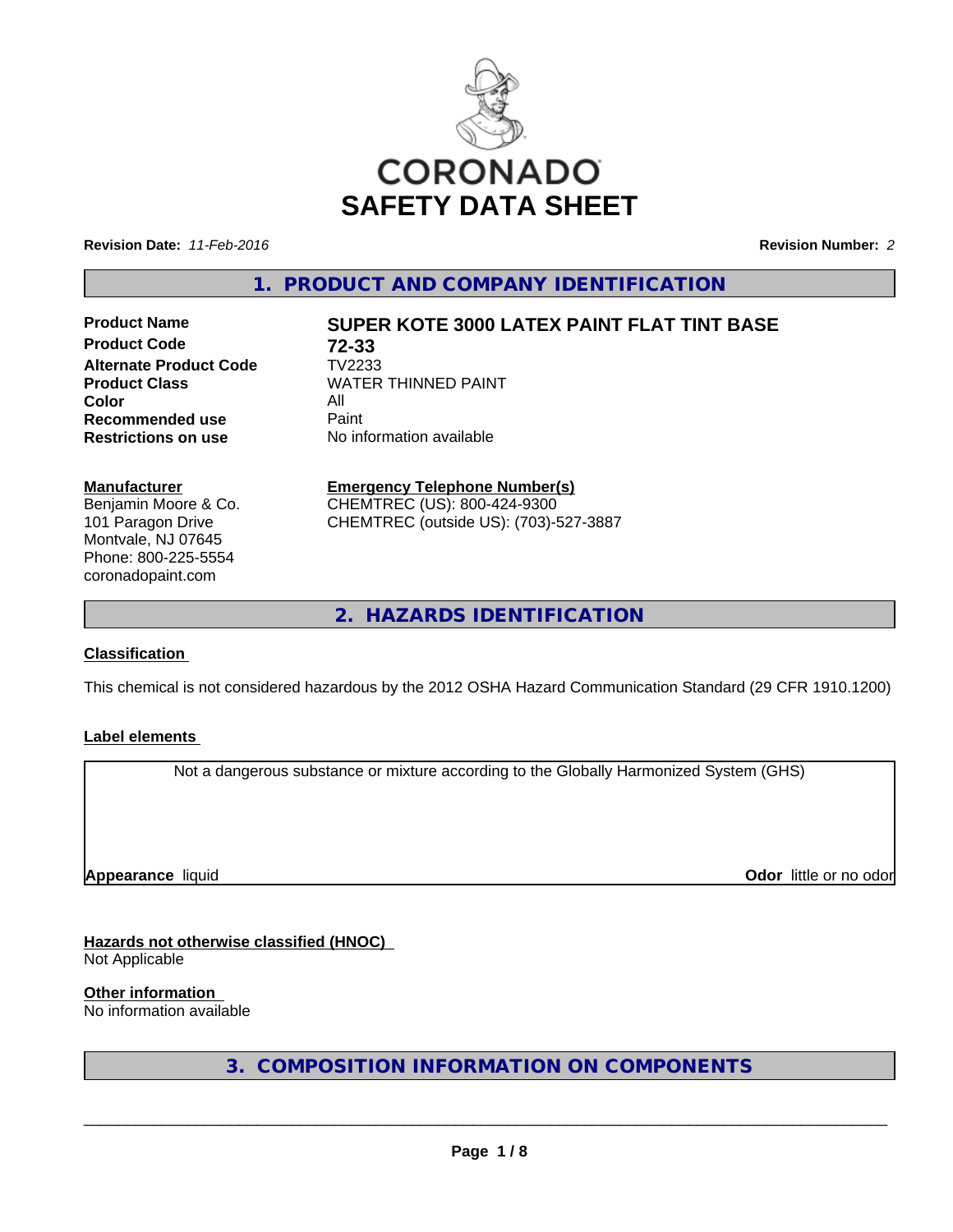| <b>Chemical Name</b> | <b>CAS-No</b> | Weight % (max) |  |
|----------------------|---------------|----------------|--|
| Kaolin, calcined     | 92704-41-1    |                |  |
| _imestone            | 1317-65-3     |                |  |
| Titanium dioxide     | 13463-67-7    |                |  |

\_\_\_\_\_\_\_\_\_\_\_\_\_\_\_\_\_\_\_\_\_\_\_\_\_\_\_\_\_\_\_\_\_\_\_\_\_\_\_\_\_\_\_\_\_\_\_\_\_\_\_\_\_\_\_\_\_\_\_\_\_\_\_\_\_\_\_\_\_\_\_\_\_\_\_\_\_\_\_\_\_\_\_\_\_\_\_\_\_\_\_\_\_

| 4. FIRST AID MEASURES                                                                                                     |
|---------------------------------------------------------------------------------------------------------------------------|
| No hazards which require special first aid measures.<br><b>General Advice</b>                                             |
| Rinse thoroughly with plenty of water for at least 15 minutes and consult a<br><b>Eye Contact</b><br>physician.           |
| <b>Skin Contact</b><br>Wash off immediately with soap and plenty of water removing all contaminated<br>clothes and shoes. |
| <b>Inhalation</b><br>Move to fresh air. If symptoms persist, call a physician.                                            |
| Clean mouth with water and afterwards drink plenty of water. Consult a physician<br>Ingestion<br>if necessary.            |
| None known.<br><b>Most Important</b><br><b>Symptoms/Effects</b>                                                           |
| <b>Notes To Physician</b><br>Treat symptomatically.                                                                       |

**5. FIRE-FIGHTING MEASURES**

| <b>Suitable Extinguishing Media</b>                                                          | Use extinguishing measures that are appropriate to local<br>circumstances and the surrounding environment.                                   |
|----------------------------------------------------------------------------------------------|----------------------------------------------------------------------------------------------------------------------------------------------|
| <b>Protective Equipment And Precautions For</b><br><b>Firefighters</b>                       | As in any fire, wear self-contained breathing apparatus<br>pressure-demand, MSHA/NIOSH (approved or equivalent)<br>and full protective gear. |
| <b>Specific Hazards Arising From The Chemical</b>                                            | Closed containers may rupture if exposed to fire or<br>extreme heat.                                                                         |
| <b>Sensitivity To Mechanical Impact</b>                                                      | No.                                                                                                                                          |
| <b>Sensitivity To Static Discharge</b>                                                       | No.                                                                                                                                          |
| <b>Flash Point Data</b><br>Flash Point (°F)<br>Flash Point (°C)<br><b>Flash Point Method</b> | Not applicable<br>Not applicable<br>Not applicable                                                                                           |
| <b>Flammability Limits In Air</b>                                                            |                                                                                                                                              |
| <b>Lower Explosion Limit</b><br><b>Upper Explosion Limit</b>                                 | Not applicable<br>Not applicable                                                                                                             |
|                                                                                              |                                                                                                                                              |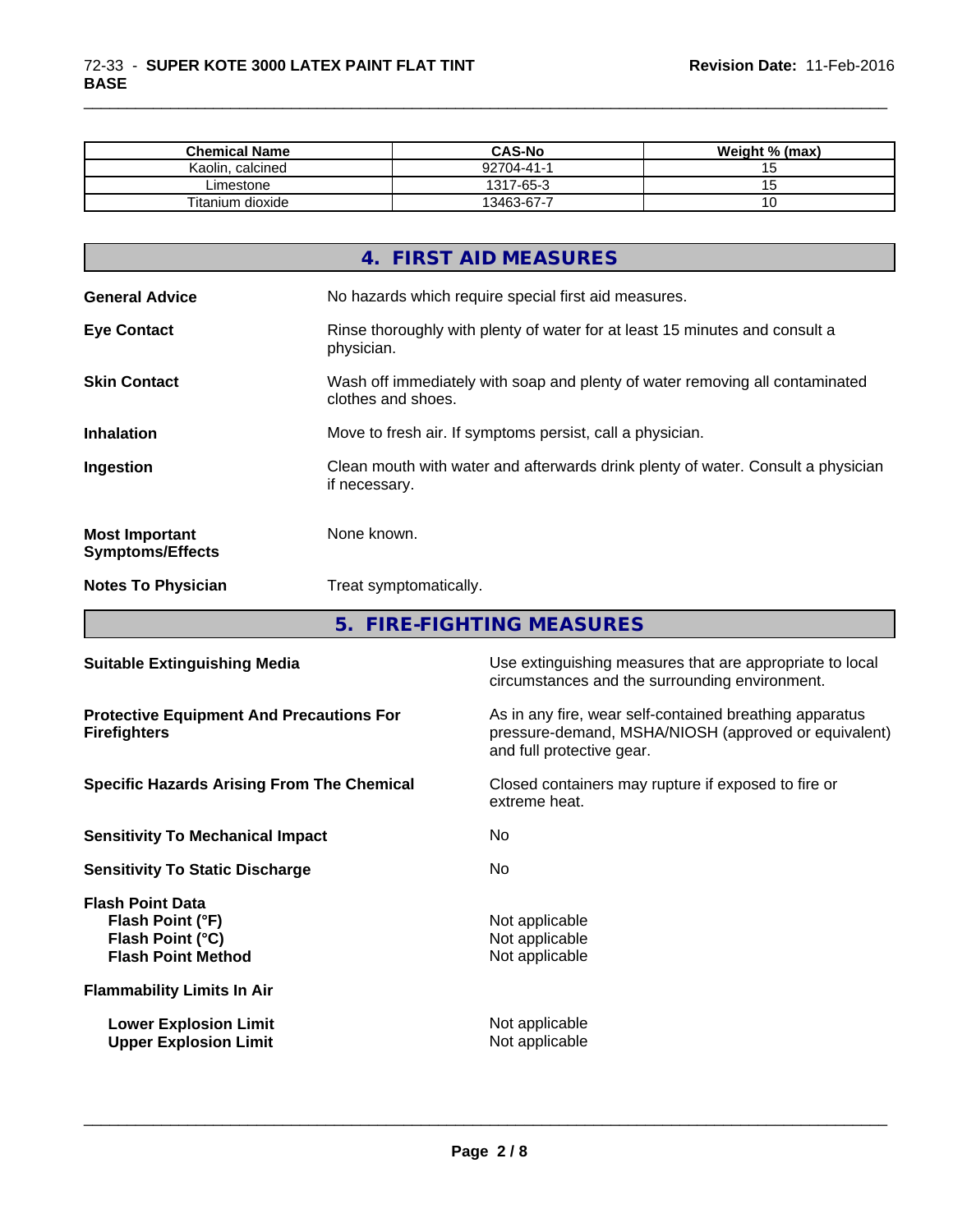| <b>NFPA</b> | <b>Health: 1</b> | Flammability: 0 | <b>Instability: 0</b> | <b>Special: Not Applicable</b> |
|-------------|------------------|-----------------|-----------------------|--------------------------------|
|             |                  |                 |                       |                                |

# **NFPA Legend**

- 0 Not Hazardous
- 1 Slightly
- 2 Moderate
- 3 High
- 4 Severe

*The ratings assigned are only suggested ratings, the contractor/employer has ultimate responsibilities for NFPA ratings where this system is used.*

*Additional information regarding the NFPA rating system is available from the National Fire Protection Agency (NFPA) at www.nfpa.org.*

|                                  | 6. ACCIDENTAL RELEASE MEASURES                                                                                                                                                   |  |
|----------------------------------|----------------------------------------------------------------------------------------------------------------------------------------------------------------------------------|--|
| <b>Personal Precautions</b>      | Avoid contact with skin, eyes and clothing. Ensure adequate ventilation.                                                                                                         |  |
| <b>Other Information</b>         | Prevent further leakage or spillage if safe to do so.                                                                                                                            |  |
| <b>Environmental Precautions</b> | See Section 12 for additional Ecological Information.                                                                                                                            |  |
| <b>Methods For Clean-Up</b>      | Soak up with inert absorbent material. Sweep up and shovel into suitable<br>containers for disposal.                                                                             |  |
|                                  | 7. HANDLING AND STORAGE                                                                                                                                                          |  |
| <b>Handling</b>                  | Avoid contact with skin, eyes and clothing. Avoid breathing vapors, spray mists or<br>sanding dust. In case of insufficient ventilation, wear suitable respiratory<br>equipment. |  |
| <b>Storage</b>                   | Keep container tightly closed. Keep out of the reach of children.                                                                                                                |  |
| <b>Incompatible Materials</b>    | No information available                                                                                                                                                         |  |

# **8. EXPOSURE CONTROLS / PERSONAL PROTECTION**

# **Exposure Limits**

| <b>Chemical Name</b> | <b>ACGIH</b>      | OSHA                             |
|----------------------|-------------------|----------------------------------|
| ∟imestone            | N/E               | 15 mg/m <sup>3</sup> - TWA total |
|                      |                   | $5 \text{ mg/m}^3$ - TWA         |
| Titanium dioxide     | 10 mg/m $3$ - TWA | 15 mg/m $3$ - TWA                |

**Engineering Measures** Ensure adequate ventilation, especially in confined areas.

| <b>Personal Protective Equipment</b> |                                                                                                                                     |
|--------------------------------------|-------------------------------------------------------------------------------------------------------------------------------------|
| <b>Eye/Face Protection</b>           | Safety glasses with side-shields.                                                                                                   |
| <b>Skin Protection</b>               | Protective gloves and impervious clothing.                                                                                          |
| <b>Respiratory Protection</b>        | In case of insufficient ventilation wear suitable respiratory equipment.                                                            |
| <b>Hygiene Measures</b>              | Avoid contact with skin, eyes and clothing. Remove and wash contaminated<br>clothing before re-use. Wash thoroughly after handling. |

# **9. PHYSICAL AND CHEMICAL PROPERTIES**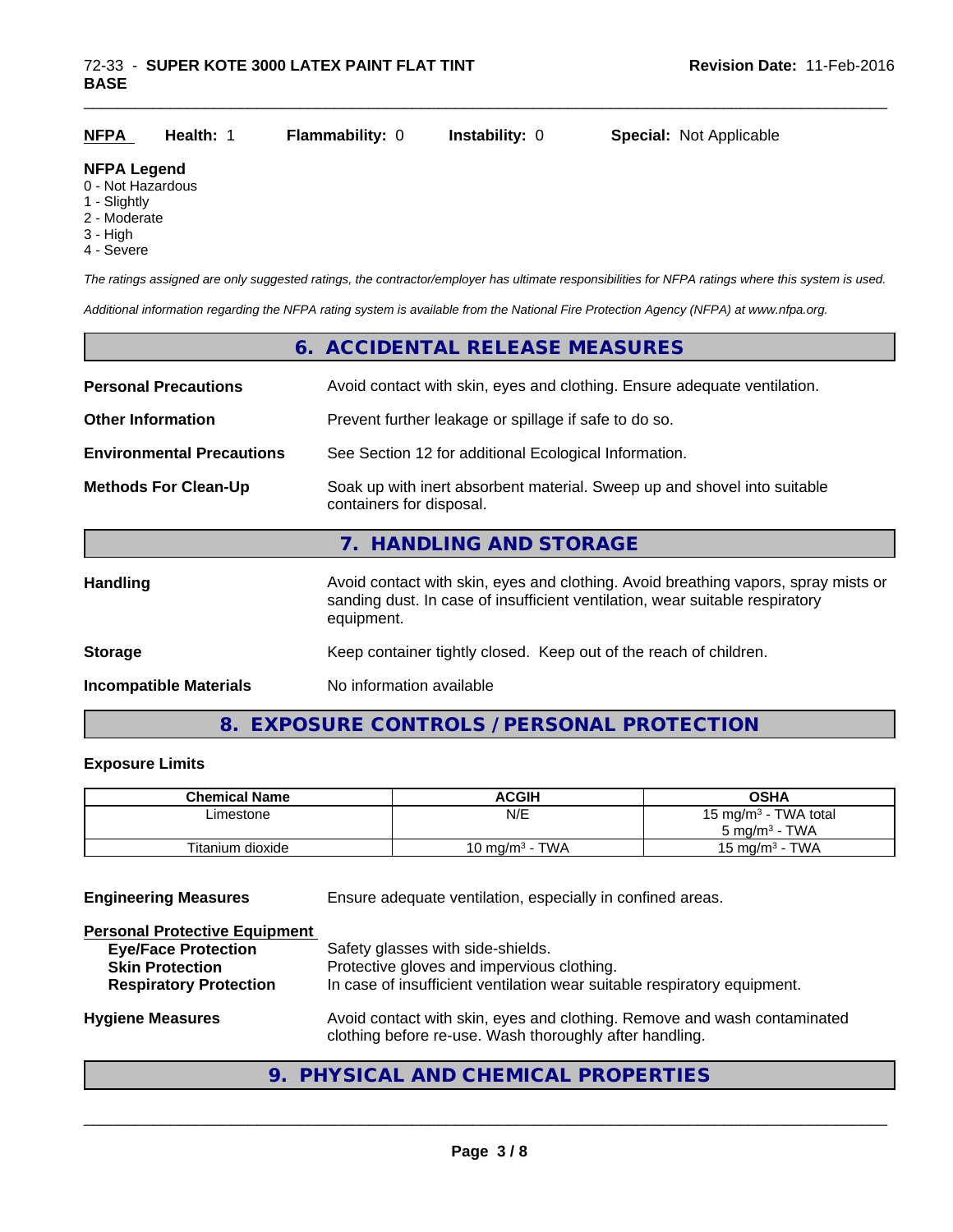**Appearance** liquid **Odor** little or no odor **Odor Threshold**<br> **Density (Ibs/aal)**<br> **Density (Ibs/aal)**<br> **Density (Ibs/aal) Density (lbs/gal) Specific Gravity** 1.28 - 1.30 **pH** No information available **Viscosity (cps)** No information available in the Viscosity (cps) **Solubility Note 2008 Note 2008 Note 2008 Note 2008 Note 2008 Note 2008 Note 2008 Note 2008 Note 2008 Note 2008 Note 2008 Note 2008 Note 2008 Note 2008 Note 2008 Note 2008 Note 2008 Note Water Solubility Water Solubility Water Solubility No information available Evaporation Rate No information available No information available Vapor Pressure** No information available **Vapor Density Vapor Density No information available Wt. % Solids** 40 - 50 **Vol. % Solids** 20 - 30 **Wt. % Volatiles** 50 - 60 **Vol. % Volatiles** 70 - 80 **VOC Regulatory Limit (g/L)** < 50 **Boiling Point (°F)** 212 **Boiling Point (°C)** 100 **Freezing Point (°F)** 32 **Freezing Point (°C)** 0 **Flash Point (°F)** Not applicable **Flash Point (°C)** Not applicable **Flash Point Method** Not applicable **Flammability (solid, gas)** Not applicable **Upper Explosion Limit**<br> **Lower Explosion Limit**<br> **Lower Explosion Limit Lower Explosion Limit**<br> **Autoianition Temperature (°F)**<br> **Autoianition Temperature (°F)**<br> **Autoianition Temperature (°F)** Autoignition Temperature (°F)<br> **Autoignition Temperature (°C)**<br>
No information available **Autoignition Temperature (°C) Decomposition Temperature (°F)** No information available **Decomposition Temperature (°C)** No information available **Partition Coefficient (n-octanol/water)** No information available

\_\_\_\_\_\_\_\_\_\_\_\_\_\_\_\_\_\_\_\_\_\_\_\_\_\_\_\_\_\_\_\_\_\_\_\_\_\_\_\_\_\_\_\_\_\_\_\_\_\_\_\_\_\_\_\_\_\_\_\_\_\_\_\_\_\_\_\_\_\_\_\_\_\_\_\_\_\_\_\_\_\_\_\_\_\_\_\_\_\_\_\_\_

**10. STABILITY AND REACTIVITY**

| <b>Reactivity</b>                         | Not Applicable                           |
|-------------------------------------------|------------------------------------------|
| <b>Chemical Stability</b>                 | Stable under normal conditions.          |
| <b>Conditions To Avoid</b>                | Prevent from freezing.                   |
| <b>Incompatible Materials</b>             | No materials to be especially mentioned. |
| <b>Hazardous Decomposition Products</b>   | None under normal use.                   |
| <b>Possibility Of Hazardous Reactions</b> | None under normal conditions of use.     |

# **11. TOXICOLOGICAL INFORMATION**

**Product Information**

**Information on likely routes of exposure**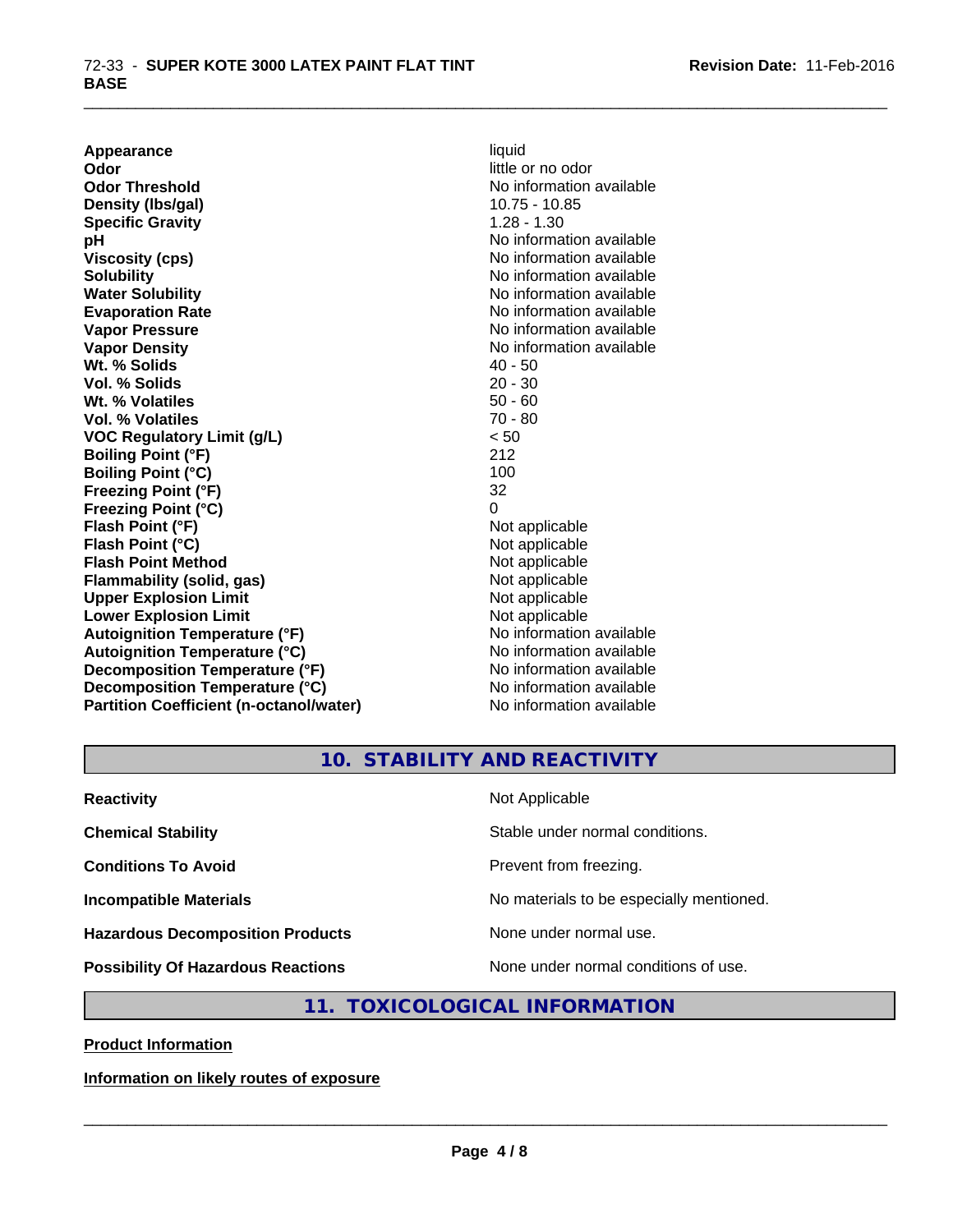|                                      | <b>Principal Routes of Exposure</b> Eye contact, skin contact and inhalation.                                   |
|--------------------------------------|-----------------------------------------------------------------------------------------------------------------|
| <b>Acute Toxicity</b>                |                                                                                                                 |
| <b>Product Information</b>           | No information available                                                                                        |
| Information on toxicological effects |                                                                                                                 |
| <b>Symptoms</b>                      | No information available                                                                                        |
|                                      | Delayed and immediate effects as well as chronic effects from short and long-term exposure                      |
| Eye contact                          | May cause slight irritation.                                                                                    |
| <b>Skin contact</b>                  | Substance may cause slight skin irritation. Prolonged or repeated contact may dry<br>skin and cause irritation. |
| <b>Inhalation</b>                    | May cause irritation of respiratory tract.                                                                      |
| Ingestion                            | Ingestion may cause gastrointestinal irritation, nausea, vomiting and diarrhea.                                 |
| Sensitization:                       | No information available                                                                                        |
| <b>Neurological Effects</b>          | No information available.                                                                                       |
| <b>Mutagenic Effects</b>             | No information available.                                                                                       |
| <b>Reproductive Effects</b>          | No information available.                                                                                       |
| <b>Developmental Effects</b>         | No information available.                                                                                       |
| <b>Target Organ Effects</b>          | No information available.                                                                                       |
| <b>STOT - single exposure</b>        | No information available.                                                                                       |
| <b>STOT - repeated exposure</b>      | No information available.                                                                                       |
| Other adverse effects                | No information available.                                                                                       |
| <b>Aspiration Hazard</b>             | No information available                                                                                        |

\_\_\_\_\_\_\_\_\_\_\_\_\_\_\_\_\_\_\_\_\_\_\_\_\_\_\_\_\_\_\_\_\_\_\_\_\_\_\_\_\_\_\_\_\_\_\_\_\_\_\_\_\_\_\_\_\_\_\_\_\_\_\_\_\_\_\_\_\_\_\_\_\_\_\_\_\_\_\_\_\_\_\_\_\_\_\_\_\_\_\_\_\_

**Numerical measures of toxicity**

**The following values are calculated based on chapter 3.1 of the GHS document**

**ATEmix (oral)** 12601 mg/kg

# **Component**

# **Acute Toxicity**

Kaolin, calcined LD50 Oral: > 5000 mg/kg (Rat) vendor data Limestone LD50 Oral: 6,450 mg/kg (Rat) vendor data Titanium dioxide LD50 Oral: > 10000 mg/kg (Rat) LD50 Dermal: > 10000 mg/m³ (Rabbit) LC50 Inhalation (Dust): > 6.82 mg/L (Rat, 4 hr.)

## **Carcinogenicity**

*The information below indicateswhether each agency has listed any ingredient as a carcinogen:.*

| <b>Chemical Name</b>        | <b>IARC</b>          | <b>NTP</b> | <b>OSHA Carcinogen</b> |
|-----------------------------|----------------------|------------|------------------------|
|                             | 2B<br>Possible Human |            | Listed                 |
| $-1$<br>dioxide<br>Titanium | Carcinogen           |            |                        |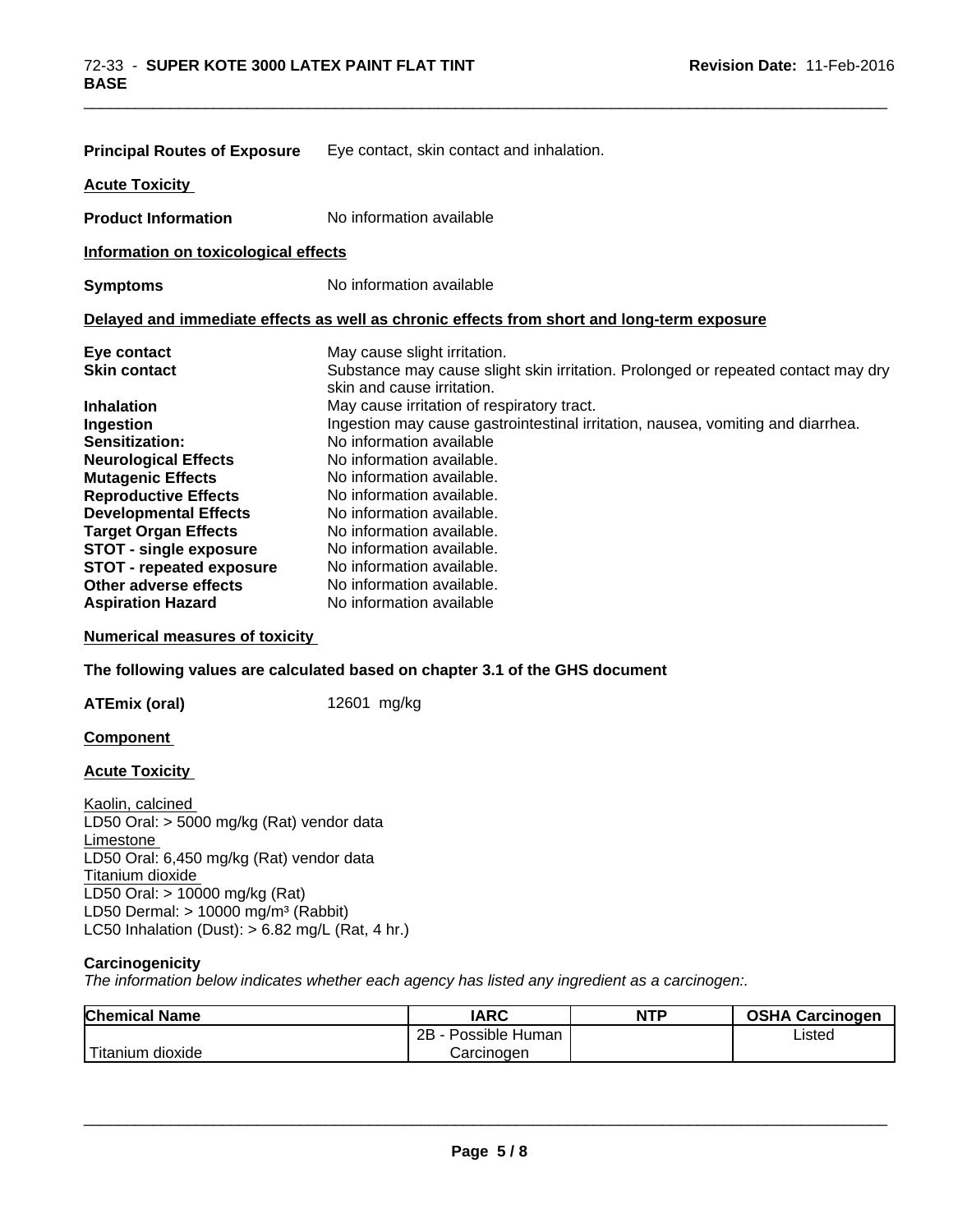• Although IARC has classified titanium dioxide as possibly carcinogenic to humans (2B), their summary concludes: "No significant exposure to titanium dioxide is thought to occur during the use of products in which titanium dioxide is bound to other materials, such as paint."

\_\_\_\_\_\_\_\_\_\_\_\_\_\_\_\_\_\_\_\_\_\_\_\_\_\_\_\_\_\_\_\_\_\_\_\_\_\_\_\_\_\_\_\_\_\_\_\_\_\_\_\_\_\_\_\_\_\_\_\_\_\_\_\_\_\_\_\_\_\_\_\_\_\_\_\_\_\_\_\_\_\_\_\_\_\_\_\_\_\_\_\_\_

### **Legend**

IARC - International Agency for Research on Cancer NTP - National Toxicity Program OSHA - Occupational Safety & Health Administration

**12. ECOLOGICAL INFORMATION**

# **Ecotoxicity Effects**

The environmental impact of this product has not been fully investigated.

# **Product Information**

# **Acute Toxicity to Fish**

No information available

### **Acute Toxicity to Aquatic Invertebrates**

No information available

### **Acute Toxicity to Aquatic Plants**

No information available

#### **Persistence / Degradability**

No information available.

#### **Bioaccumulation / Accumulation**

No information available.

#### **Mobility in Environmental Media**

No information available.

# **Ozone**

No information available

# **Component**

# **Acute Toxicity to Fish**

Titanium dioxide  $LC50:$  > 1000 mg/L (Fathead Minnow - 96 hr.)

# **Acute Toxicity to Aquatic Invertebrates**

No information available

# **Acute Toxicity to Aquatic Plants**

No information available

# **13. DISPOSAL CONSIDERATIONS**

**Waste Disposal Method** Dispose of in accordance with federal, state, and local regulations. Local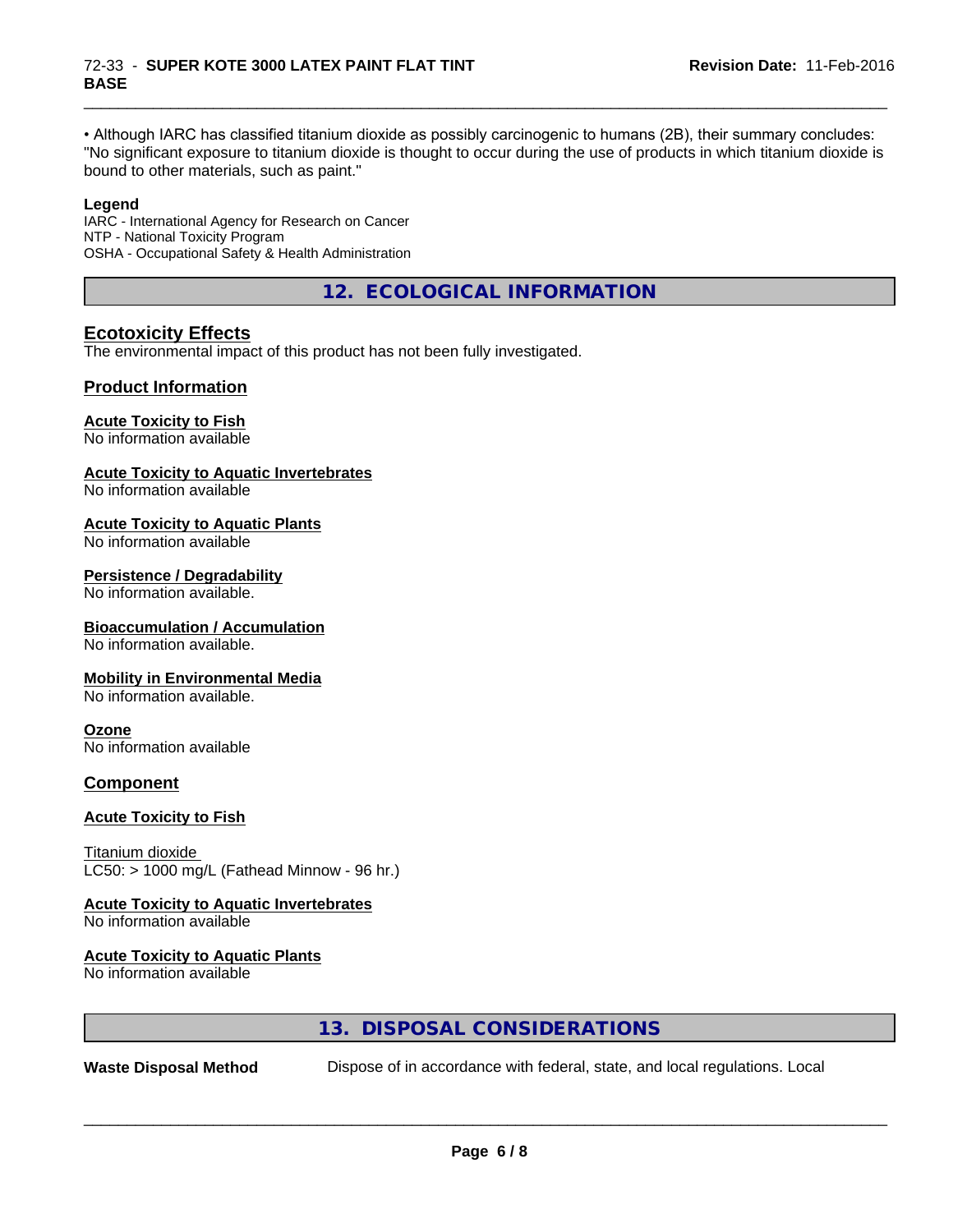requirements may vary, consult your sanitation department or state-designated environmental protection agency for more disposal options.

\_\_\_\_\_\_\_\_\_\_\_\_\_\_\_\_\_\_\_\_\_\_\_\_\_\_\_\_\_\_\_\_\_\_\_\_\_\_\_\_\_\_\_\_\_\_\_\_\_\_\_\_\_\_\_\_\_\_\_\_\_\_\_\_\_\_\_\_\_\_\_\_\_\_\_\_\_\_\_\_\_\_\_\_\_\_\_\_\_\_\_\_\_

|                                                                                                                                                                                          | 14. TRANSPORT INFORMATION                                                                |
|------------------------------------------------------------------------------------------------------------------------------------------------------------------------------------------|------------------------------------------------------------------------------------------|
| DOT                                                                                                                                                                                      | Not regulated                                                                            |
| <b>ICAO / IATA</b>                                                                                                                                                                       | Not regulated                                                                            |
| IMDG / IMO                                                                                                                                                                               | Not regulated                                                                            |
|                                                                                                                                                                                          | <b>15. REGULATORY INFORMATION</b>                                                        |
| <b>International Inventories</b><br><b>TSCA: United States</b><br>DSL: Canada<br><b>Federal Regulations</b>                                                                              | Yes - All components are listed or exempt.<br>Yes - All components are listed or exempt. |
| <b>SARA 311/312 hazardous categorization</b><br><b>Acute Health Hazard</b><br><b>Chronic Health Hazard</b><br>Fire Hazard<br>Sudden Release of Pressure Hazard<br><b>Reactive Hazard</b> | No.<br>No.<br>No.<br>No.<br>No                                                           |

# **SARA 313**

Section 313 of Title III of the Superfund Amendments and Reauthorization Act of 1986 (SARA). This product contains a chemical or chemicals which are subject to the reporting requirements of the Act and Title 40 of the Code of Federal Regulations, Part 372:

*None*

# **Clean Air Act,Section 112 Hazardous Air Pollutants (HAPs) (see 40 CFR 61)**

This product contains the following HAPs:

*None*

# **State Regulations**

### **California Proposition 65**

This product may contain small amounts of materials known to the state of California to cause cancer or reproductive *harm.*

#### **State Right-to-Know**

| Chemical<br>.<br>Name | ıssachusetts<br>ма | . Jersev<br><b>New</b> | าnsvlvania |
|-----------------------|--------------------|------------------------|------------|
| Limestone             |                    |                        |            |
| Titanium.<br>⊦dioxide |                    |                        |            |